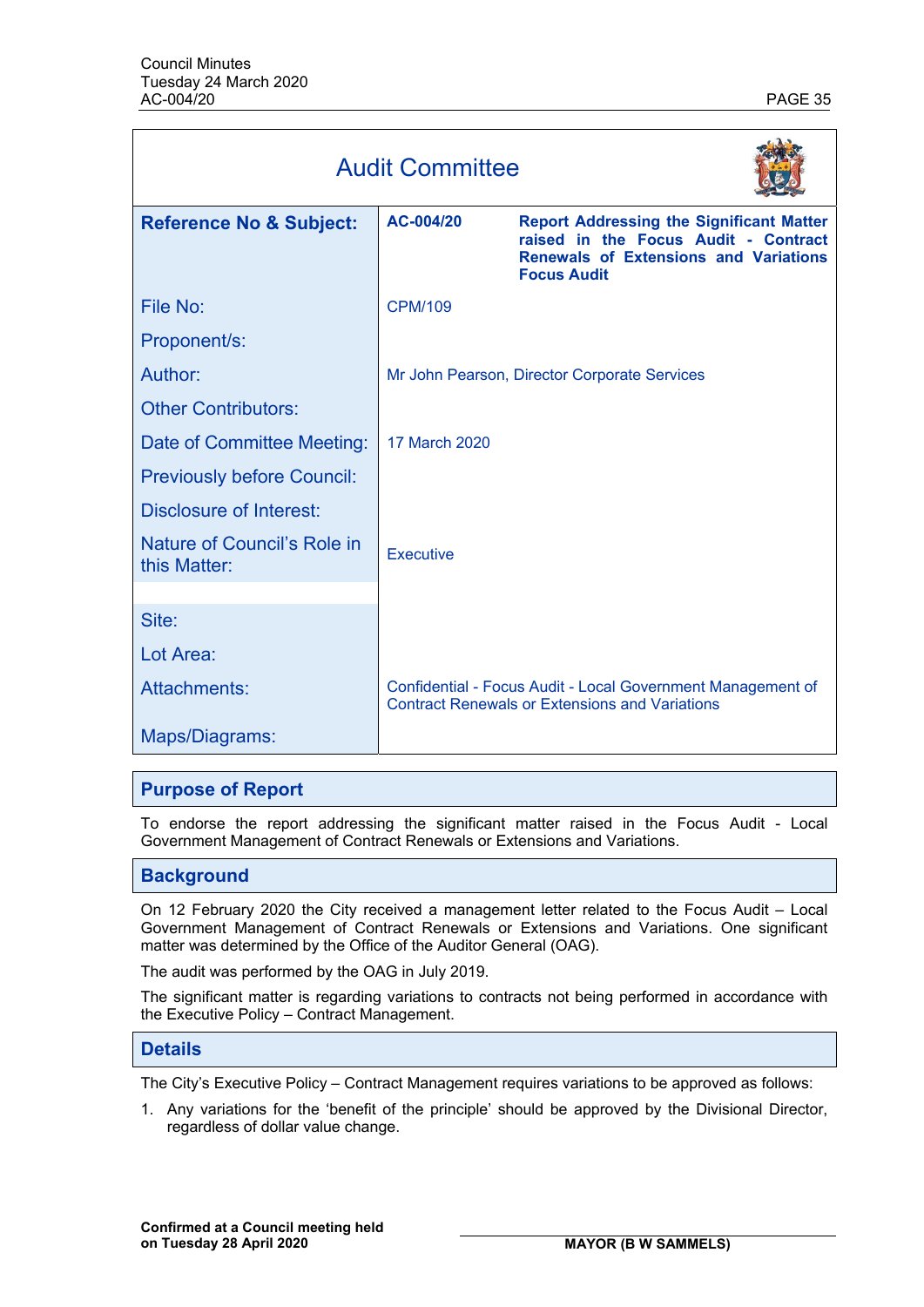2. Other variations above \$20,000 or 15% of total contract considerations should be approved by the Divisional Directors.

The audit concluded that there were 6 instances out of 7 contacts sampled which were not approved in accordance with policy requirements. It was further noted that 2 of the 6 variations were not supported by detailed descriptions of the nature of the variation with associated cost, time and implications as required by associated procedures.

# **Implications to Consider**

### **a. Consultation with the Community**

It is a requirement to publish a copy of the report addressing the significant matters raised in the management letter on the City's website following its submission to the Minister (note Legal and Statutory implications).

### **b. Consultation with Government Agencies**

The City is to prepare a report addressing any matters identified as significant by the auditor and state what action the local government has taken or intends to take with respect to each of those matters and give a copy of that report to the Minister within 3 months after the audit report is received by the local government.

### **c. Strategic**

### Community Plan

This item addresses the Community's Vision for the future and specifically the following Aspiration and Strategic Objective(s) contained in the Strategic Community Plan 2019-2029:

| <b>Aspiration 4:</b> | Deliver Quality Leadership and Business Expertise |  |
|----------------------|---------------------------------------------------|--|
|----------------------|---------------------------------------------------|--|

*Strategic Objective: Effective governance: Apply systems of governance which empower the Council to make considered and informed decisions within a transparent, accountable. Ethical and compliant environment.* 

# **d. Policy**

Nil

# **e. Financial**

Nil

# **f. Legal and Statutory**

Section 7.12A (4) of the Local Government Act 1995 requires a local government to;

- (a) Prepare a report addressing any matters identified as significant by the auditor in the audit report, and stating what action the local government has taken or intends to take with respect to each of those matters; and
- (b) Give a copy of that report to the Minister within 3 months after the audit report is received by the local government.

Section 7.12A (5) requires that within 14 days after a local government gives a report to the Minister under subsection (4)(b), the CEO must publish a copy of the report on the local government's official website.

### **g. Risk**

**All Council decisions are subject to risk assessment according to the City's Risk Framework.** 

Implications and comment will only be provided for the following assessed risks. *Customer Service / Project management / Environment: High and Extreme Risks Finance / Personal Health and Safety: Medium, High and Extreme Risks* 

Nil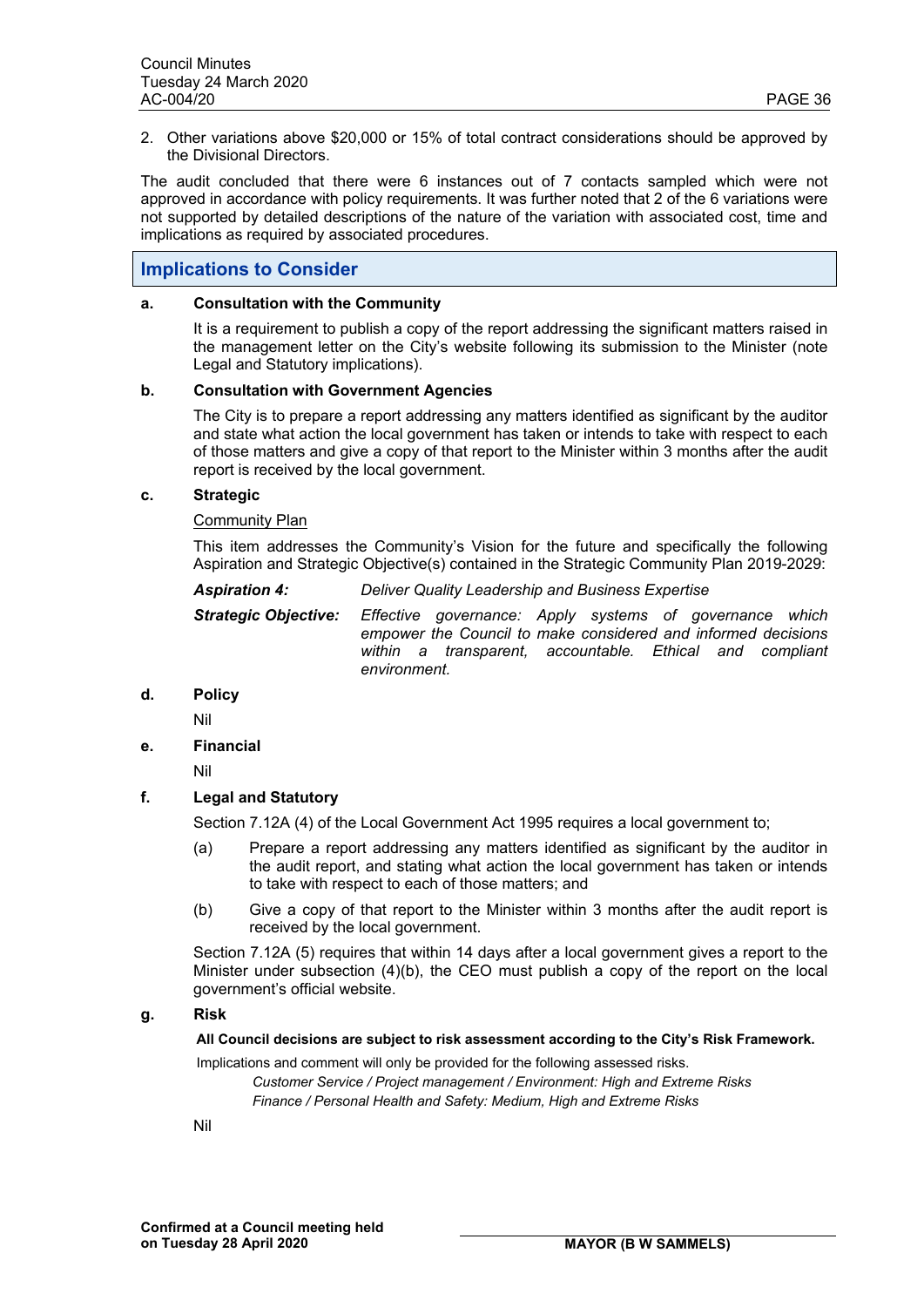# **Comments**

The following significant matter was raised by the OAG:

#### *"Rating: Significant*

### *Implication*

- *Contract variations have not been properly approved in accordance with established delegated authorities. Non-compliance with the approval limits set out in the Executive Policy - Contract Management increases the risk that inappropriate variations may be approved. There is also the possibility that a lower level of scrutiny than mandated may be applied to the evaluations of proposals for contract variations.*
- *In the absence of detailed variation proposals, there is a risk that inappropriate variations may be approved due to insufficient information provided to the approvers.*

#### *Recommendation*

*All contract variations should be approve by Officers within their delegated authorisation limits. Further contract variations should be supported by detailed proposals, to ensure that they are approved based on adequate analysis of their cost, time and scope implications".* 

The issue of variations occurring to contracts in breach of policy is unacceptable and the significant finding on this matter from the OAG is appropriate.

Explanations were sought from the relevant Directors and their responses included:

- Lack of understanding of policy requirements.
- Innocent mistakes and will learn from the experience of making the mistake.
- A cumbersome process which does not match operational business need.

In response to the significant matter:

- 1. All Executives have been advised by the Chief Executive Officer of their responsibilities and the requirements that the approved policy must be followed.
- 2. All Contract Managers, through their Director, were offered further contract management training to better understand contract management policy and procedure requirements.
- 3. An extra template was made easily available to assist Contract Managers with documenting and seeking appropriate approvals for contract variations.
- 4. All relevant policies and associated procedures are being reviewed to determine if any changes are required to improve contract management variation performance.

A review of instances were correct approval procedure was not performed as policy requires demonstrated that all variations were made in accordance with the relevant contract requirements (i.e. schedule of rates were charged correctly). This significant matter relates to the process of approval not following the requirements of policy.

# **Voting Requirements**

Simple Majority

# **Officer Recommendation**

That Council *ENDORSES* the following report addressing the significant matter raised in the 2019 Focus Audit – Local Government Management of Contract Renewals or Extensions and Variations.

### **Report on the Significant Matter Raised in the 2019 Focus Audit – Local Government Management of Contract Renewals or Extensions and Variations.**

The following significant matter was raised:

*"Rating: Significant* 

*Implication*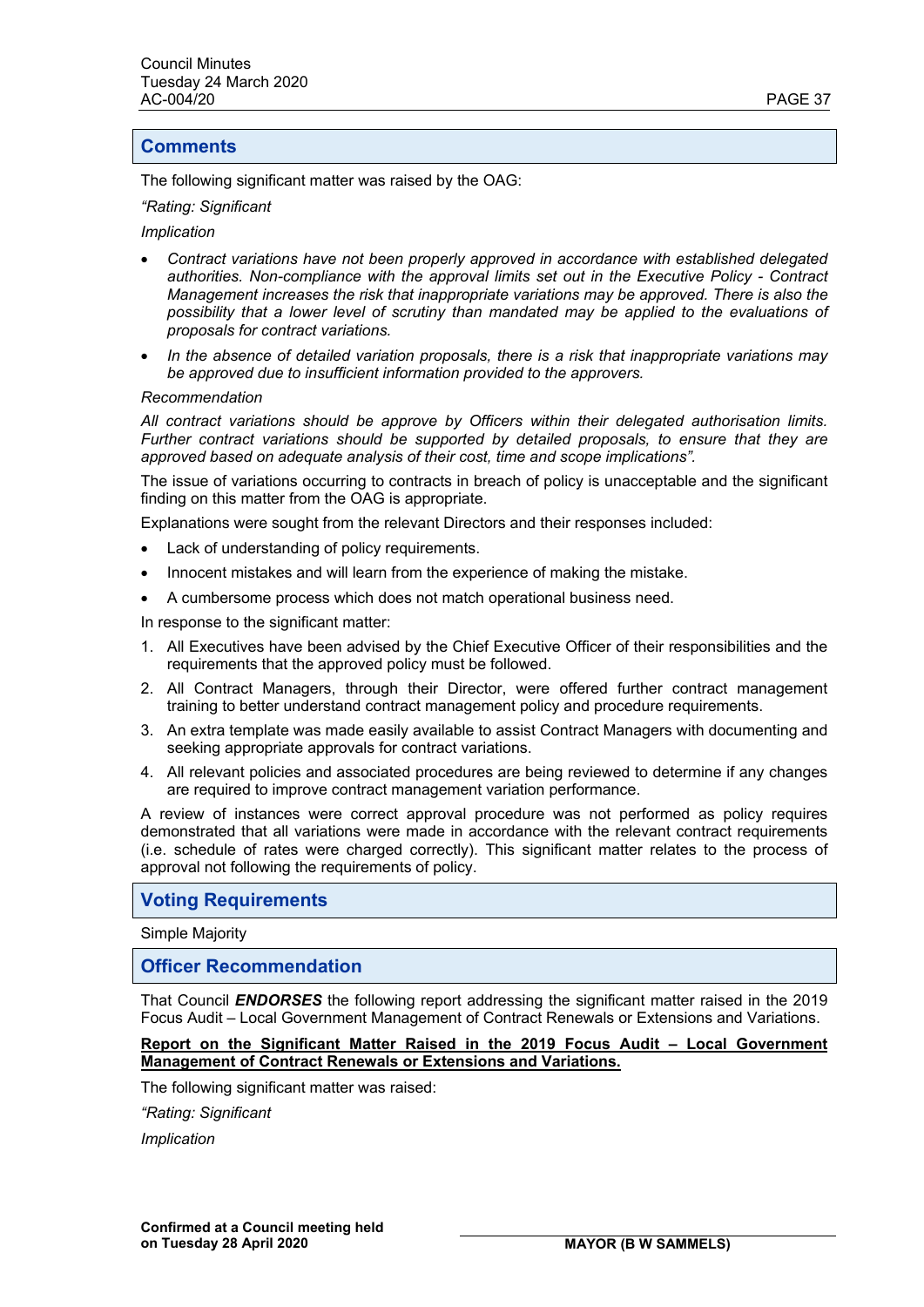- *Contract variations have not been properly approved in accordance with established delegated authorities. Non-compliance with the approval limits set out in the Executive Policy - Contract Management increases the risk that inappropriate variations may be approved. There is also the possibility that a lower level of scrutiny than mandated may be applied to the evaluations of proposals for contract variations.*
- *In the absence of detailed variation proposals, there is a risk that inappropriate variations may be approved due to insufficient information provided to the approvers.*

### *Recommendation*

*All contact variations should be approve by Officers within their delegated authorisation limits. Further contract variations should be supported by detailed proposals, to ensure that they are approved based on adequate analysis of their cost, time and scope implications".* 

In response to the significant matter the following actions were taken:

- 1. All Executives have been advised by the Chief Executive Officer of their responsibilities and the requirements that the approved policy must be followed.
- 2. All Contract Managers, through their Director, were offered further contract management training to better understand contract management policy and procedure requirements.
- 3. An extra template was made easily available to assist Contract Managers with documenting and seeking appropriate approvals for contract variations.
- 4. All relevant policies and associated procedures are being reviewed to determine if any changes are required to improve contract management variation performance.

# **Committee Recommendation**

That Council *ENDORSES* the following report addressing the significant matter raised in the 2019 Focus Audit – Local Government Management of Contract Renewals or Extensions and Variations.

### **Report on the Significant Matter Raised in the 2019 Focus Audit – Local Government Management of Contract Renewals or Extensions and Variations.**

The following significant matter was raised:

### *"Rating: Significant*

### *Implication*

- *Contract variations have not been properly approved in accordance with established delegated authorities. Non-compliance with the approval limits set out in the Executive Policy - Contract Management increases the risk that inappropriate variations may be approved. There is also the possibility that a lower level of scrutiny than mandated may be applied to the evaluations of proposals for contract variations.*
- *In the absence of detailed variation proposals, there is a risk that inappropriate variations may be approved due to insufficient information provided to the approvers.*

### *Recommendation*

*All contact variations should be approve by Officers within their delegated authorisation limits. Further contract variations should be supported by detailed proposals, to ensure that they are approved based on adequate analysis of their cost, time and scope implications".* 

In response to the significant matter the following actions were taken:

- 1. All Executives have been advised by the Chief Executive Officer of their responsibilities and the requirements that the approved policy must be followed.
- 2. All Contract Managers, through their Director, were offered further contract management training to better understand contract management policy and procedure requirements.
- 3. An extra template was made easily available to assist Contract Managers with documenting and seeking appropriate approvals for contract variations.